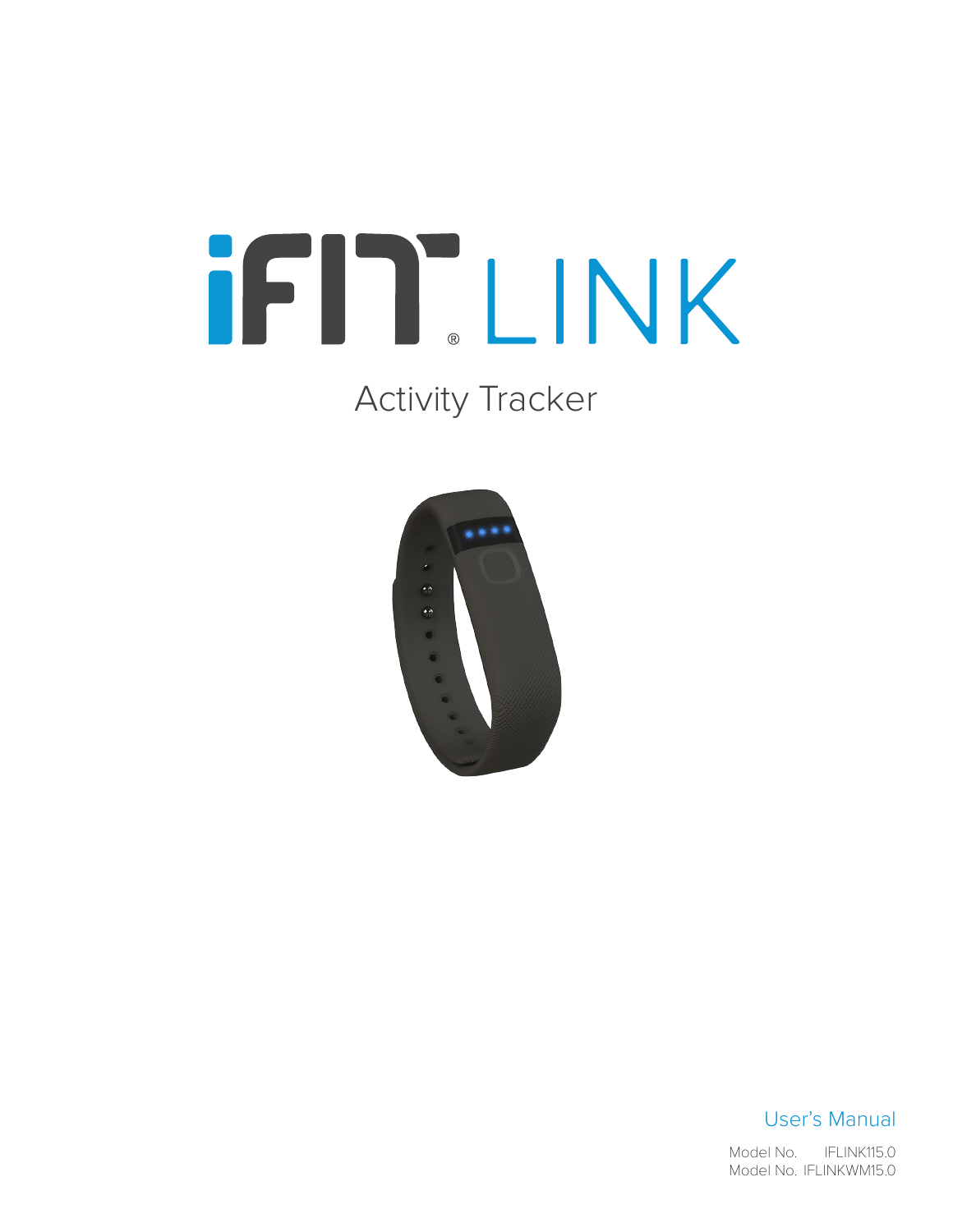# Table of Contents

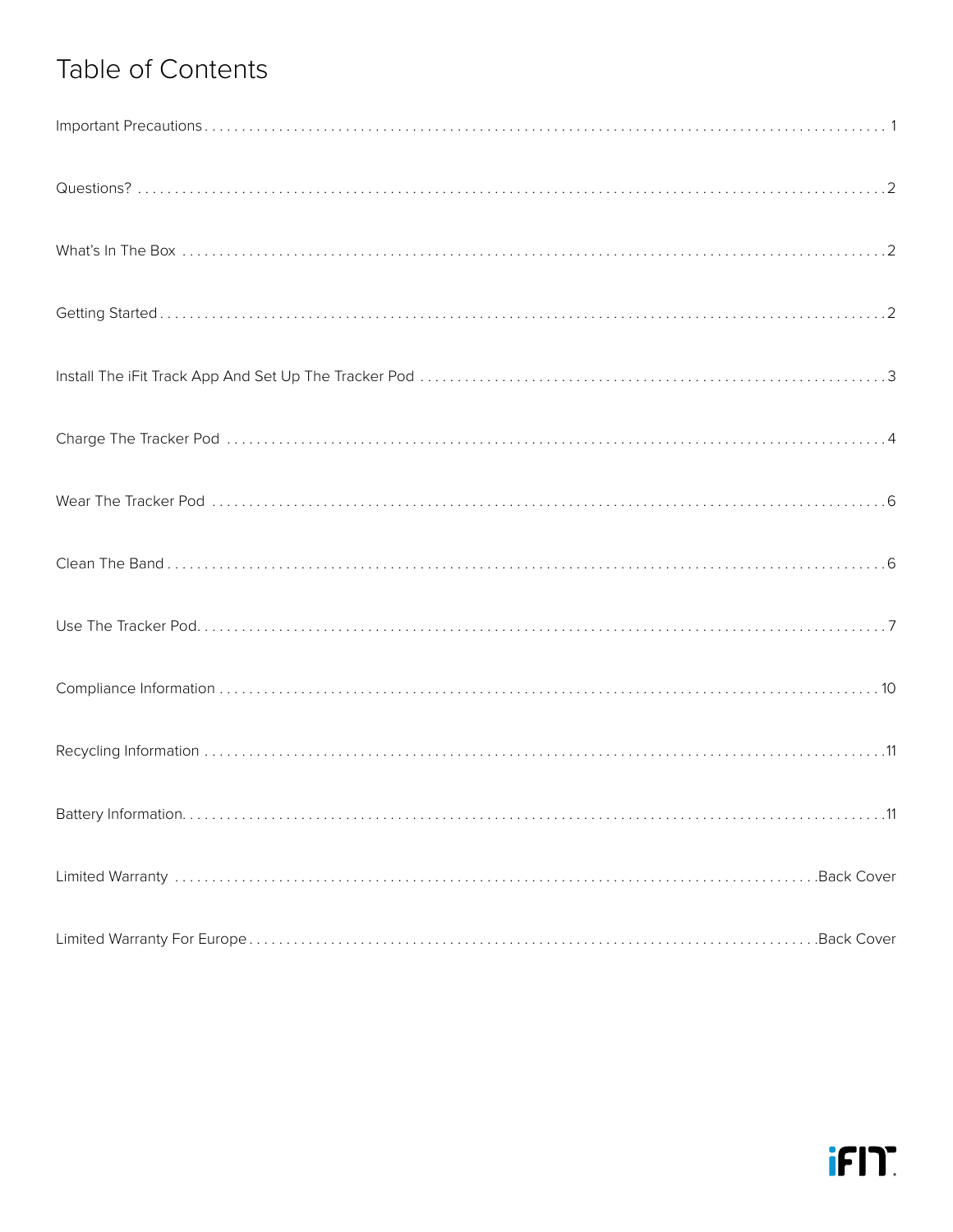<span id="page-2-0"></span> **WARNING: To reduce the risk of serious injury, read all important precautions and instructions in this manual before using this product. ICON assumes no responsibility for personal injury or property damage sustained by or through the use of this product.**

- **1. It is the responsibility of the owner to ensure that all users of this product are informed of all precautions.**
- **2. Before beginning any exercise program, consult your physician. This is especially important for persons over age 35 or persons with pre-existing health problems.**
- **3. Use this product only as described in this manual.**
- **4. Keep this product away from children under age 13 and pets at all times.**
- **5. Use only the included charger with a certified computer, powered hub, or power supply to charge the battery in the tracker pod.**
- **6. Do not attempt to open or disassemble the tracker pod; the battery is not replaceable or serviceable.**
- **7. Do not use this product in a sauna or a steam room or while showering or swimming; do not submerge this product; and do not place this product in a washing machine or clothes dryer.**
- **8. If you experience any skin irritation while using this product, see [WEAR THE TRACKER POD](#page-7-1) on [page 6](#page-7-1).**
- **9. Over exercising may result in serious injury or death. If you feel faint, if you become short of breath, or if you experience pain while exercising, stop immediately and cool down.**
- **10. Do not use abrasive cleaners to clean this product.**
- **11. Do not expose the tracker pod to extremely high or low temperatures, to direct sunlight for an extended period of time, or to open flames.**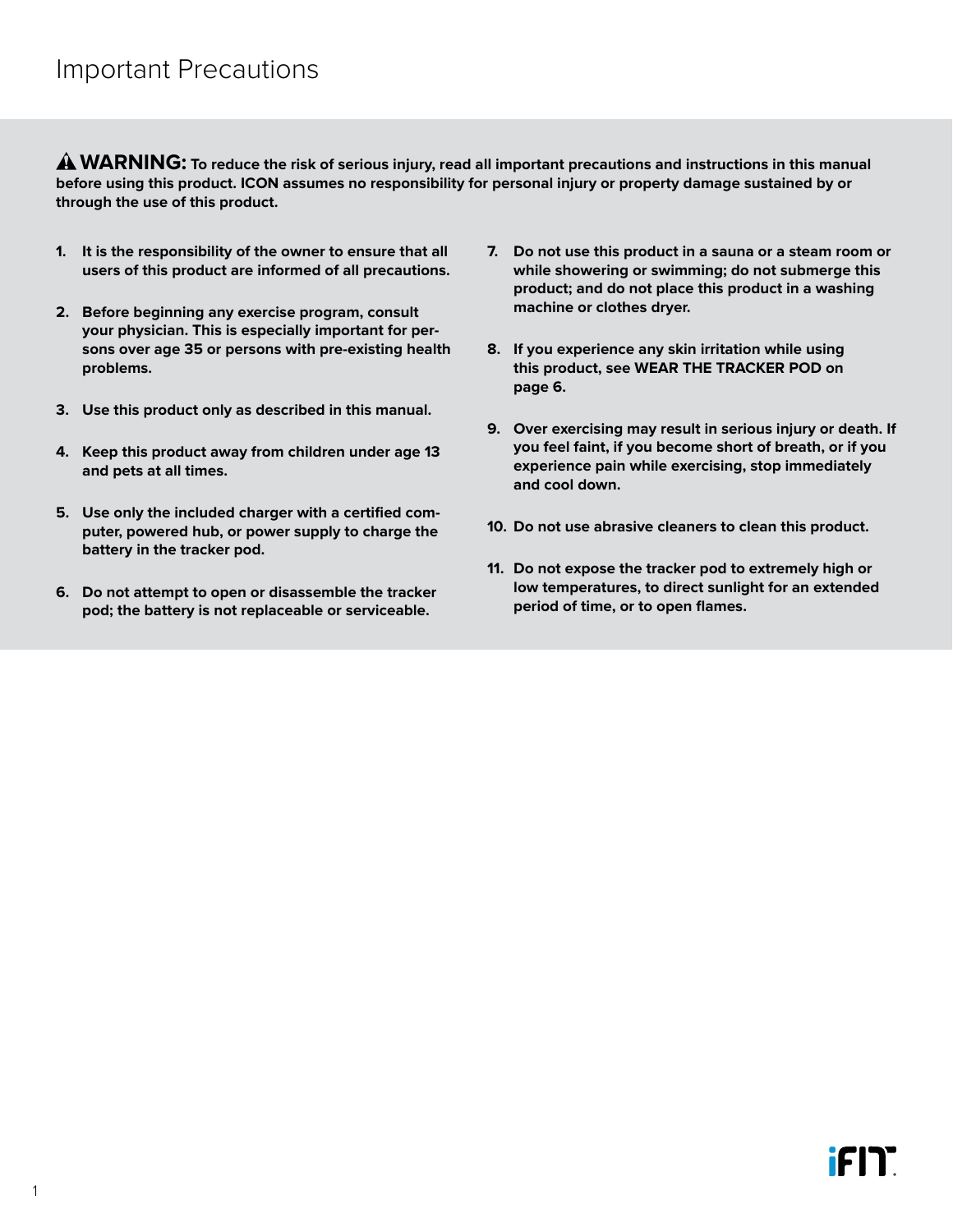# <span id="page-3-0"></span>**IFITEINK**

# Questions?

If you have questions after following the instructions in this manual, **PLEASE DO NOT CONTACT THE STORE. Please visit our Customer Care website at <support.iFit.com> or send e-mail to [support@iFit.com.](mailto:support@iFit.com)**

# What's In The Box





**Tracker Pod, S/M Band, L/XL Band Charger**

# Getting Started

- 1. Install the iFit Track app on your iOS® or Android™ device and set up the tracker pod. Use the iFit Track app to set up an iFit account, pair and set up the tracker pod, customize settings for the tracker pod, set goals, and enter and track information. See [INSTALL THE IFIT TRACK APP AND SET UP THE TRACKER POD](#page-4-1) on [page 3.](#page-4-1)
- 2. Learn how to charge the tracker pod.

Charge the tracker pod with the included charger. See [CHARGE THE TRACKER POD](#page-5-1) on [page 4.](#page-5-1)

#### 3. Learn how to wear the tracker pod.

Wear the tracker pod in the included band or carry it independently. See [WEAR THE TRACKER POD](#page-7-1) on [page 6](#page-7-1).

4. Learn how to use the tracker pod.

 Use the tracker pod to track and sync calorie information, steps, distance, sleep, and exercise activity to the iFit Track app. See [USE THE TRACKER POD page 7.](#page-8-1)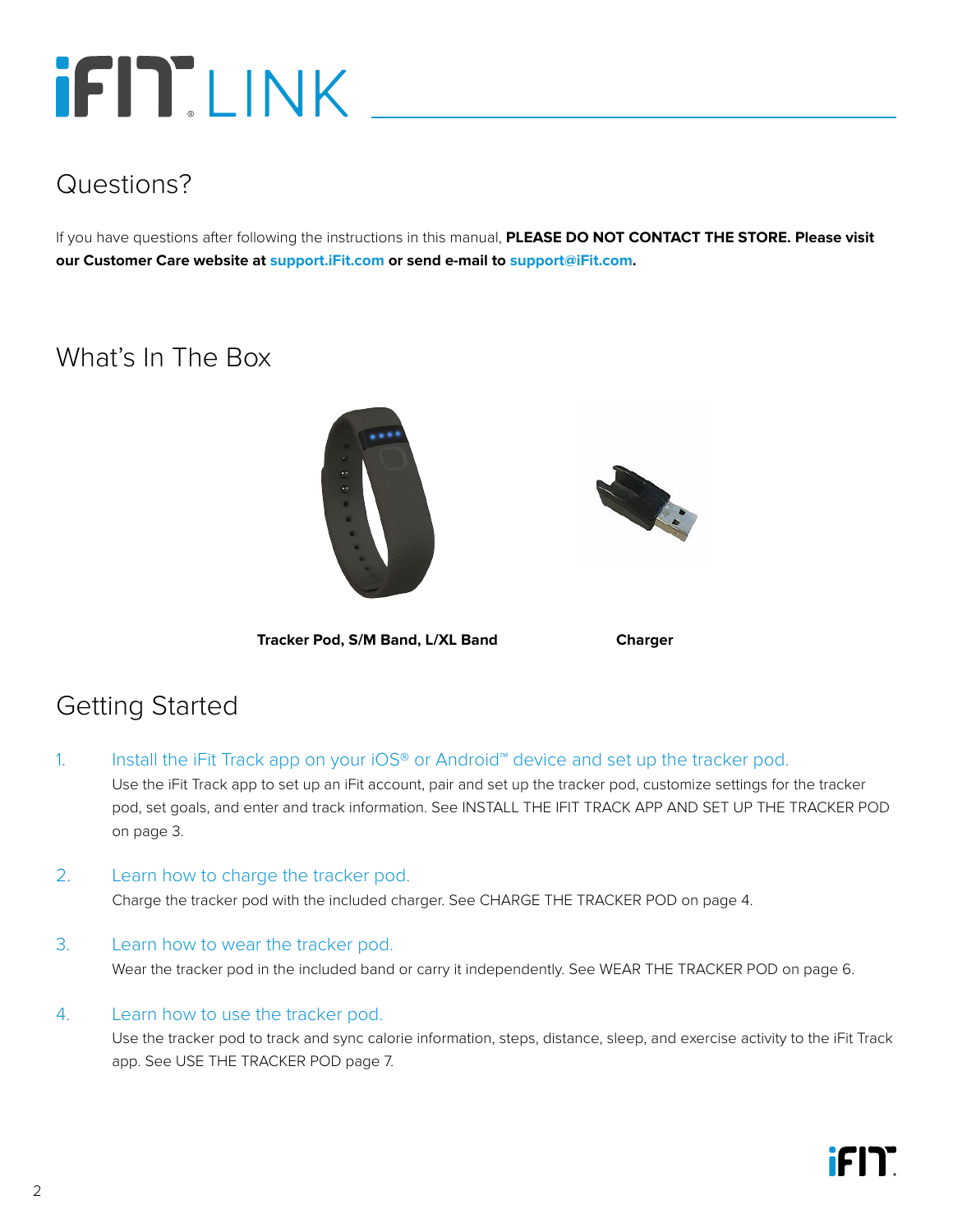# <span id="page-4-1"></span><span id="page-4-0"></span>Install The iFit Track App And Set Up The Tracker Pod

#### Install the iFit Track App

The iFit app can be used with your **iOS device (iPhone® 4s and later)** or your **Android device (Android 4.3 and later)** that supports BLUETOOTH® 4.0 wireless technology.

On your iOS or Android device, open the App Store℠ or the Google Play™ store, search for the free iFit Track app, and then install the app on your device. **Make sure that the BLUETOOTH option is enabled on your device.**

#### Activate the Tracker Pod

The first time you use the tracker pod, it may be necessary to activate it. To do this, press the button on the tracker pod 1 time; this will remove the tracker pod from shipment mode.

#### Pair, Set Up, and Sync the Tracker Pod

Open the iFit Track app and follow the instructions to set up an iFit account and pair the tracker pod to the iFit Track app on your device. As part of the pairing process, select the tracker pod from the list of discoverable devices shown in the iFit Track app.

After it is paired, the tracker pod will sync automatically whenever the iFit Track app is open and the BLUETOOTH option is enabled on your device. You can also sync the tracker pod manually in the iFit Track app.

Follow the instructions in the iFit Track app to customize settings for the tracker pod, enter and track information, and set goals. **Make sure to customize the settings and check the calibration of the tracker pod.**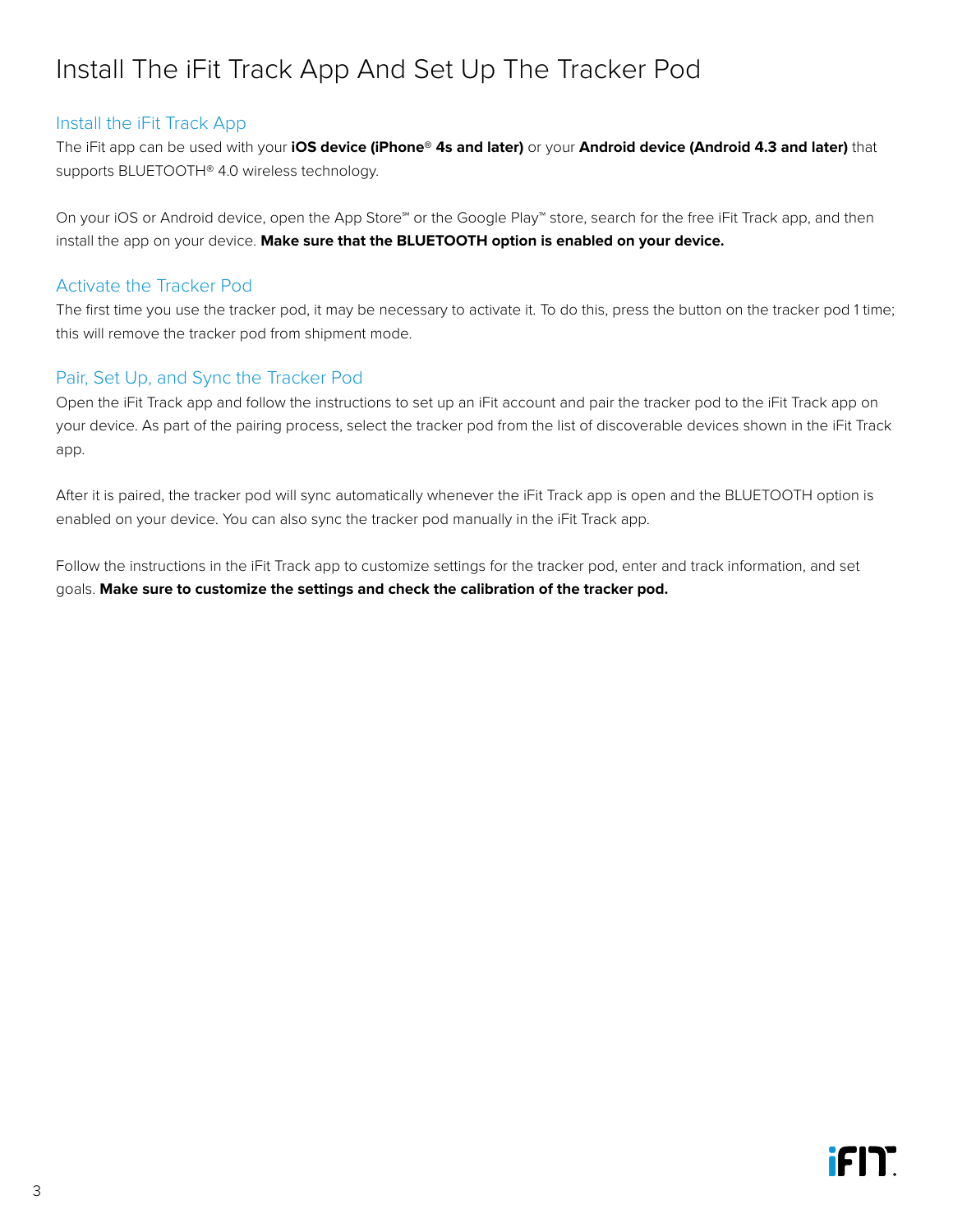# <span id="page-5-1"></span><span id="page-5-0"></span>Charge The Tracker Pod

# Battery Life

The tracker pod contains a rechargeable lithium battery. With normal use, a fully charged tracker pod will run for approximately 5 to 7 days before needing a charge. To check the battery level of the tracker pod, press the button on the tracker pod 2 times; the LED indicators will show the battery level (see [CHECK THE BATTERY LEVEL](#page-8-2) on [page 7\)](#page-8-2).

#### <span id="page-5-2"></span>Charge the Tracker Pod

To charge the tracker pod, first remove it from the band. Next, align the tab and the contacts on the tracker pod with the slot and the pins on the charger, and then insert the tracker pod into the charger.

*Note: You cannot attach the charger to the tracker pod while it is inserted in the band.*

Then, plug the charger into a USB port on your computer. It will take approximately 4 to 8 hours for the tracker pod to charge completely.



*Note: To charge the tracker pod more quickly, plug the charger into a USB wall adapter (not included) or a USB car charger (not included).*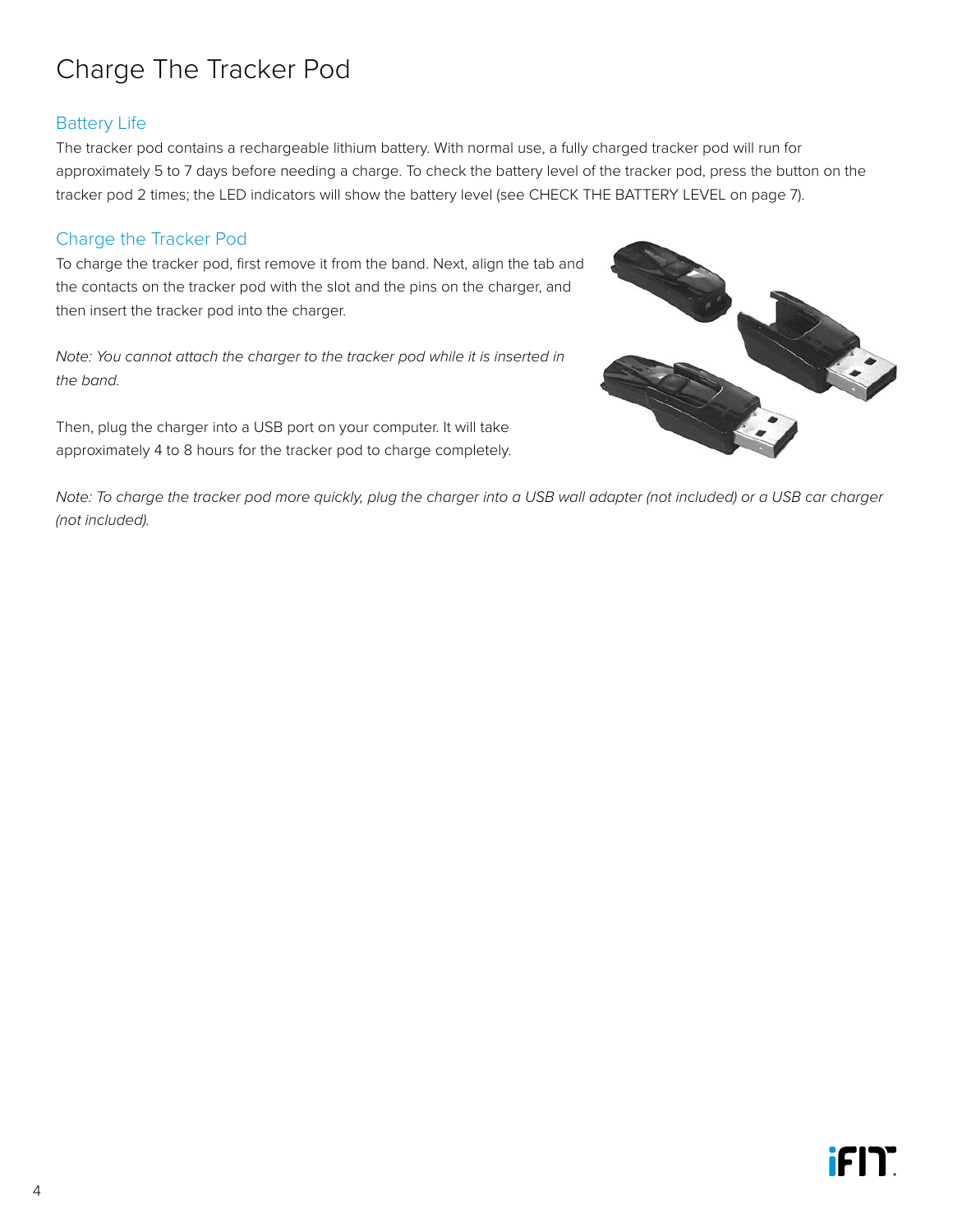When the charger is plugged in, the LED indicators on the tracker pod will show the current battery level.<br>

| <b>LED Indicators</b> | <b>Battery Level Percentage</b> |
|-----------------------|---------------------------------|
| 1 flashing            | 25 or less                      |
| 1 solid, 1 flashing   | $26 - 50$                       |
| 2 solid, 1 flashing   | $51 - 75$                       |
| 3 solid, 1 flashing   | $76 - 99$                       |
| 4 solid               | 100                             |

 $\mathsf{nt}$ , the LED When the battery level is at **zero percent**, the LED indicators on the tracker pod will appear in the following pattern when the charger is first plugged in.



To check the battery level when the tracker pod is not attached to the charger, see [CHECK THE BATTERY LEVEL](#page-8-2) on [page 7.](#page-8-2)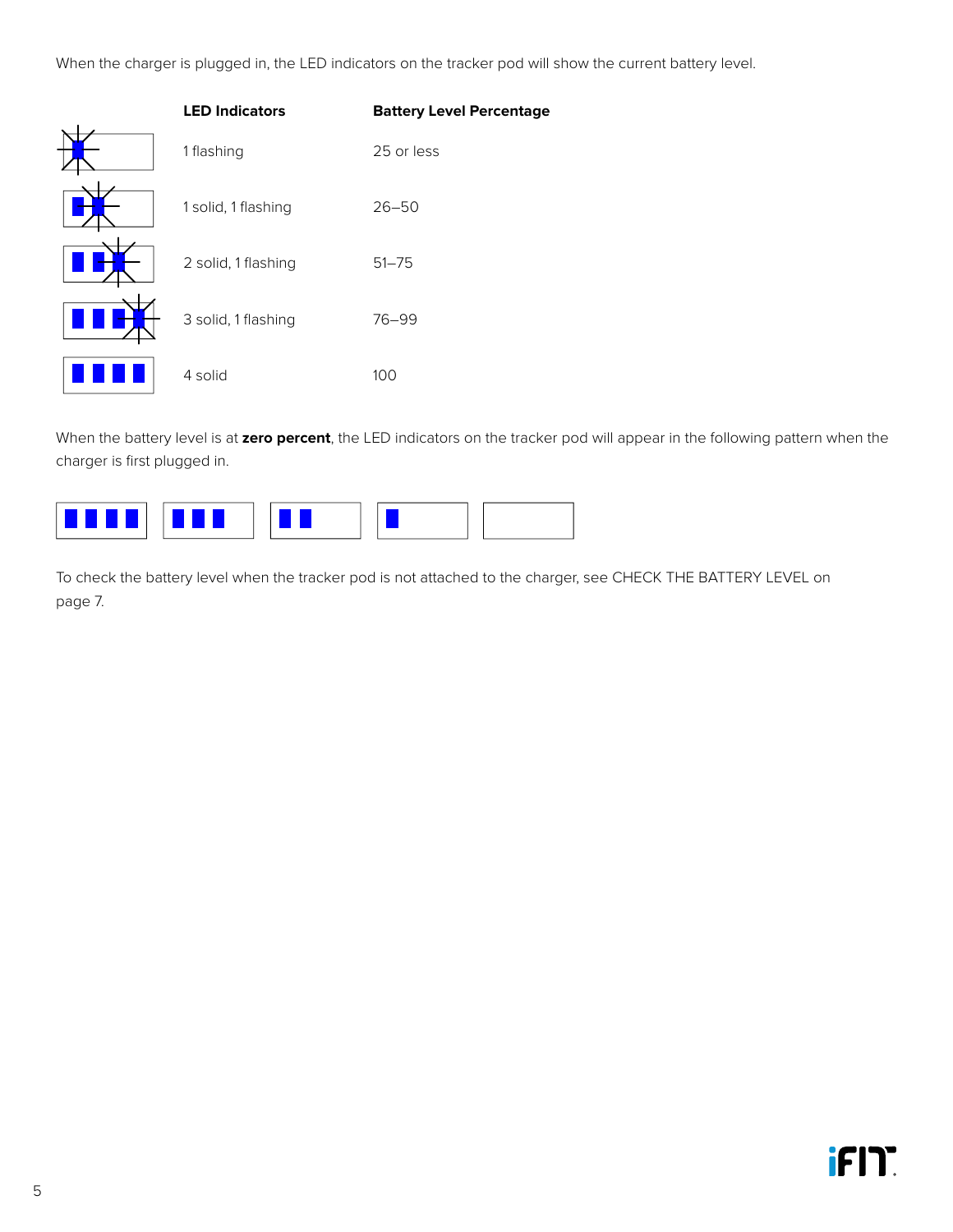# <span id="page-7-1"></span><span id="page-7-0"></span>Wear The Tracker Pod



#### In The Band

**How to Insert the Tracker Pod Into the Band** Orient the tracker pod and the band as shown. **Make sure that the display on the tracker pod is aligned with the display window on the band.** Flex the band and press the tracker pod into the opening in the inner side of the band. Reverse these actions to remove the tracker pod from the band.

*Note: More than one band may be included with this model; select the band that best fits your wrist.*

#### **How to Fasten the Band**

Wrap the band around your wrist and press the pegs on the clasp firmly into the desired adjustment holes. **Make sure that the band is slightly loose on your wrist**. Reverse these actions to unfasten the band.

*Note: As with any watch or jewelry, a very small percentage of users may experience skin irritation while wearing the band.*  If you experience any skin irritation, discontinue wearing the band and carry the tracker pod independently in your pocket. If *you have questions, send email to [support@iFit.com](mailto:support@iFit.com).*



#### Independently

To carry the tracker pod independently, simply place it in your pocket. **Make sure that the tracker pod will not fall out of your pocket as you move.**

# Clean The Band

If you wear the tracker pod in the band, regularly remove the band and clean it with water and a few drops of mild liquid soap. **Do not place the band or the tracker pod in a dishwasher, washing machine, or dryer.** Allow the band to dry thoroughly before you put it back on your wrist.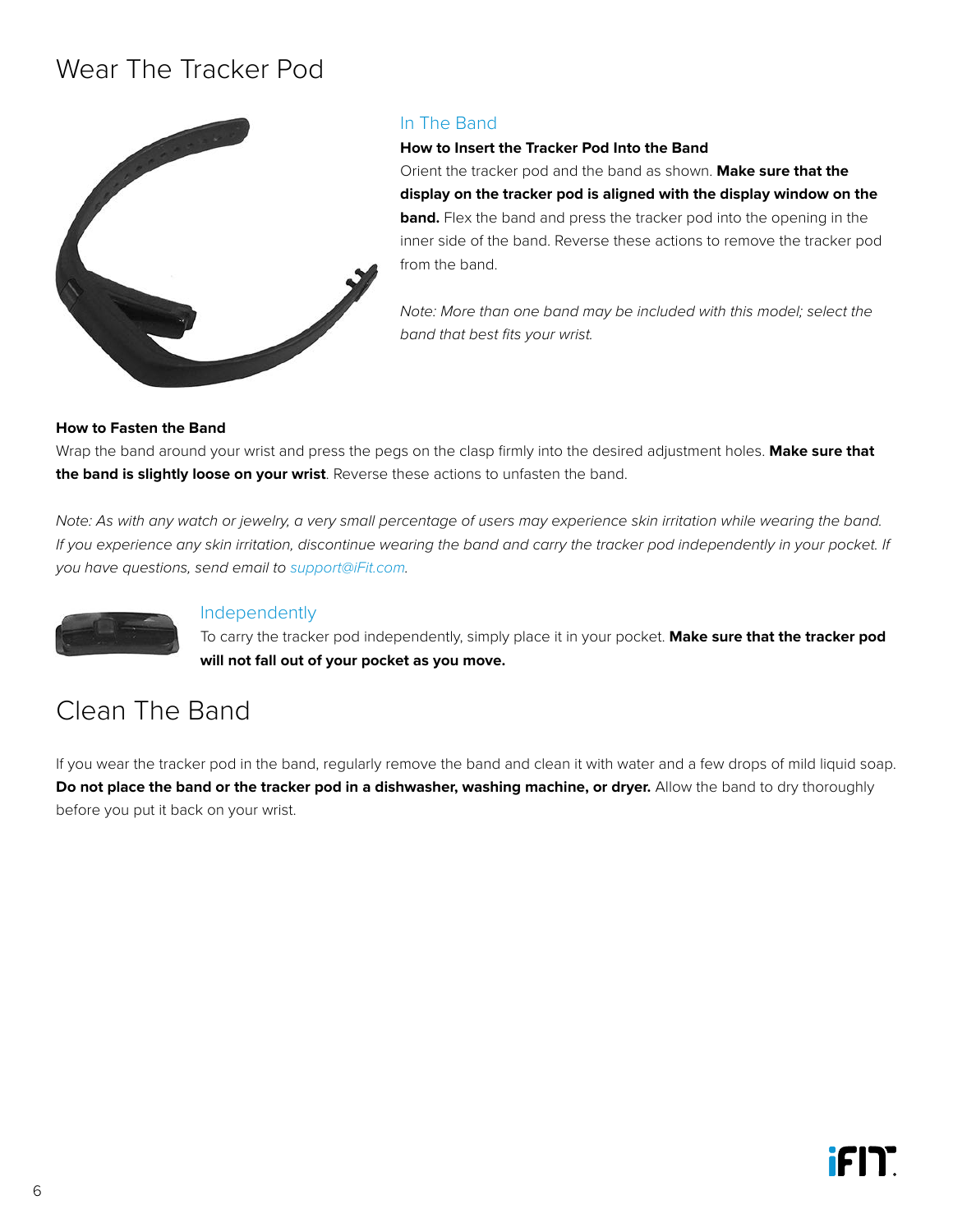# <span id="page-8-1"></span><span id="page-8-0"></span>Use The Tracker Pod

#### <span id="page-8-2"></span>Check the Battery Level

Press the button on the tracker pod 2 times to check the battery level of the tracker pod. If the battery level is low, see [CHARGE THE TRACKER POD](#page-5-2) on [page 4](#page-5-2) and charge the tracker pod.

|      | <b>LED Indicators</b> | <b>Battery Level Percentage</b> |
|------|-----------------------|---------------------------------|
|      | 1 solid               | 25 or less                      |
|      | 2 solid               | $26 - 50$                       |
| a ka | 3 solid               | $51 - 75$                       |
|      | 4 solid               | $76 - 100$                      |

#### Start a Workout

The tracker pod will detect your workouts automatically. You can also start a workout manually on the tracker pod.

Goal Achieved Move Time Goal Achieved Move Time minutes. Then, if the tracker pod detects further activity, it will continue in workout mode. To start a workout manually, press the button on the tracker pod 3 times. The tracker pod will r To start a workout manually, press the button on the tracker pod 3 times. The tracker pod will remain in workout mode for 15

When a workout begins, the LED indicators on the tracker pod will appear in the following pattern.



The tracker pod will record your **average speed during each minute** of your workout. This information will be displayed in your workout history in the iFit Track app.

 $\mathcal{L}$ at the words positive product when when plugged into charger when plugged into percentating, charge, grouping,<br>and so forth. Allow 10 seconds for the tracker pod to detect the type of activity you are performing. *Note: The tracker pod will detect automatically the type of activity you are performing, such as walking, running, sleeping,* 

#### Wear a Heart Rate Monitor

When you wear a compatible heart rate monitor, the tracker pod will record your heart rate during your workouts. When the tracker pod detects a heart rate monitor, the tracker pod will vibrate 4 times. Your heart rate will be displayed in your workout history in the iFit Track app.

The tracker pod is compatible with all BLUETOOTH Smart heart rate monitors. **For information about purchasing a**  Move Time **BLUETOOTH Smart chest heart rate monitor, see [THE OPTIONAL CHEST HEART RATE MONITOR](#page-10-0) on [page 9](#page-10-0).**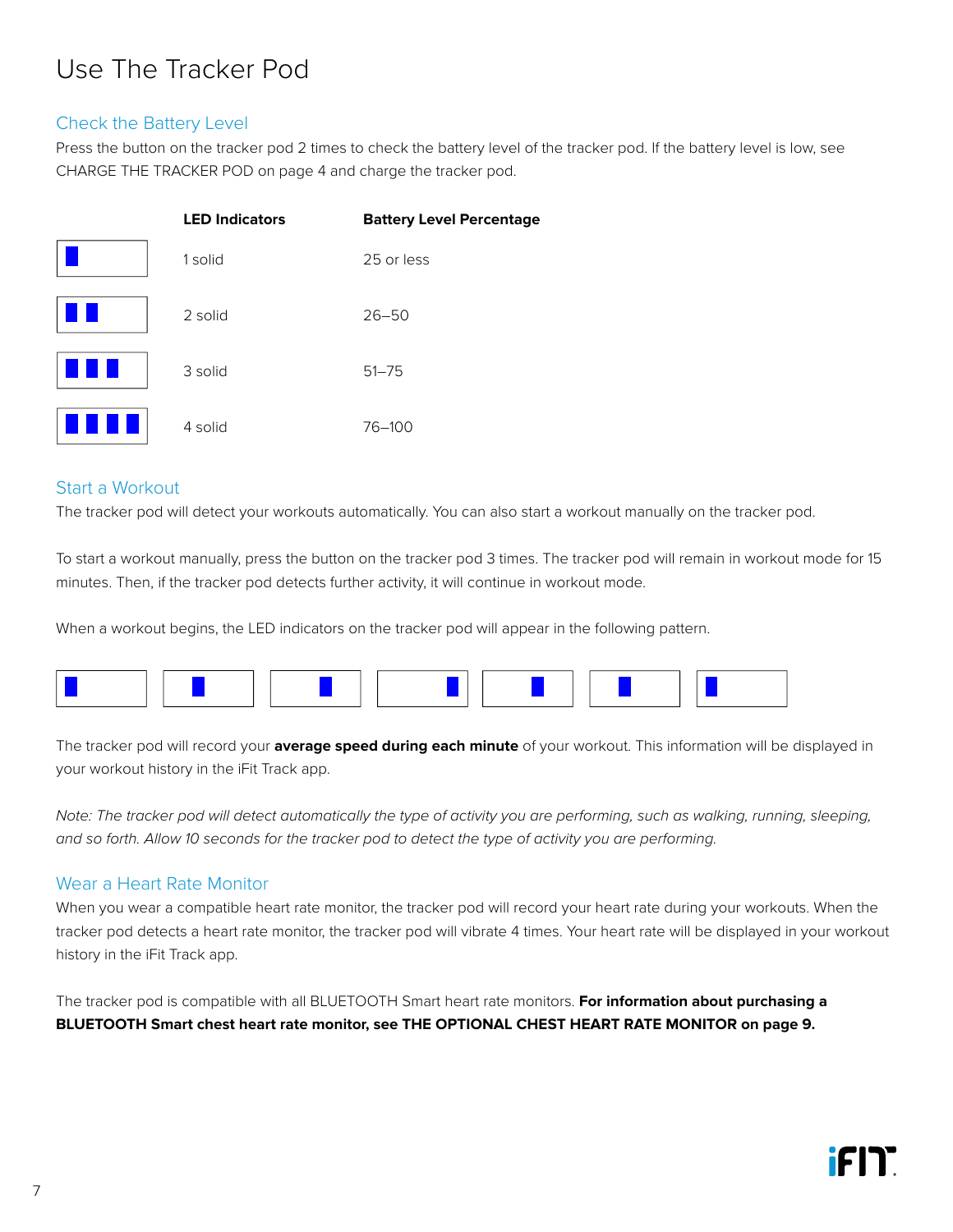# Check Your Goal Progress

Press the button on the tracker pod 1 time to check your goal progress. When a goal is achieved, the tracker pod will vibrate 8 times and the LED indicators will flash for 5 seconds.

Note: You can set steps, distance, and calorie goals in the iFit Track app.<br>

| <b>LED Indicators</b> | <b>Goal Achieved Percentage</b> |
|-----------------------|---------------------------------|
| 1 flashing            | 25 or less                      |
| 1 solid, 1 flashing   | $26 - 50$                       |
| 2 solid, 1 flashing   | $51 - 75$                       |
| 3 solid, 1 flashing   | 76-99                           |
| 4 flashing            | 100                             |

#### Move Time Receive a Move Time Notification

that you have been physically inactive for a set period of time. When the move time that you set occurs, the tracker pod will k app. A mo .<br>You can set a move time in the iFit Track app. A move time is a notification that will alert you when the tracker pod detects vibrate  $4$  times and the LED indicators will appear in the following pattern to alert you.



# Record Your Sleep

When you wear the tracker pod at night, it will detect your sleep automatically. Your sleep information will be displayed in your sleep history in the iFit Track app.

acker pour lo acteur the type of activity you are performing and so forth. Allow 10 seconds for the tracker pod to detect the type of activity you are performing. Note: The tracker pod will detect automatically the type of activity you are performing, such as walking, running, sleeping,<br>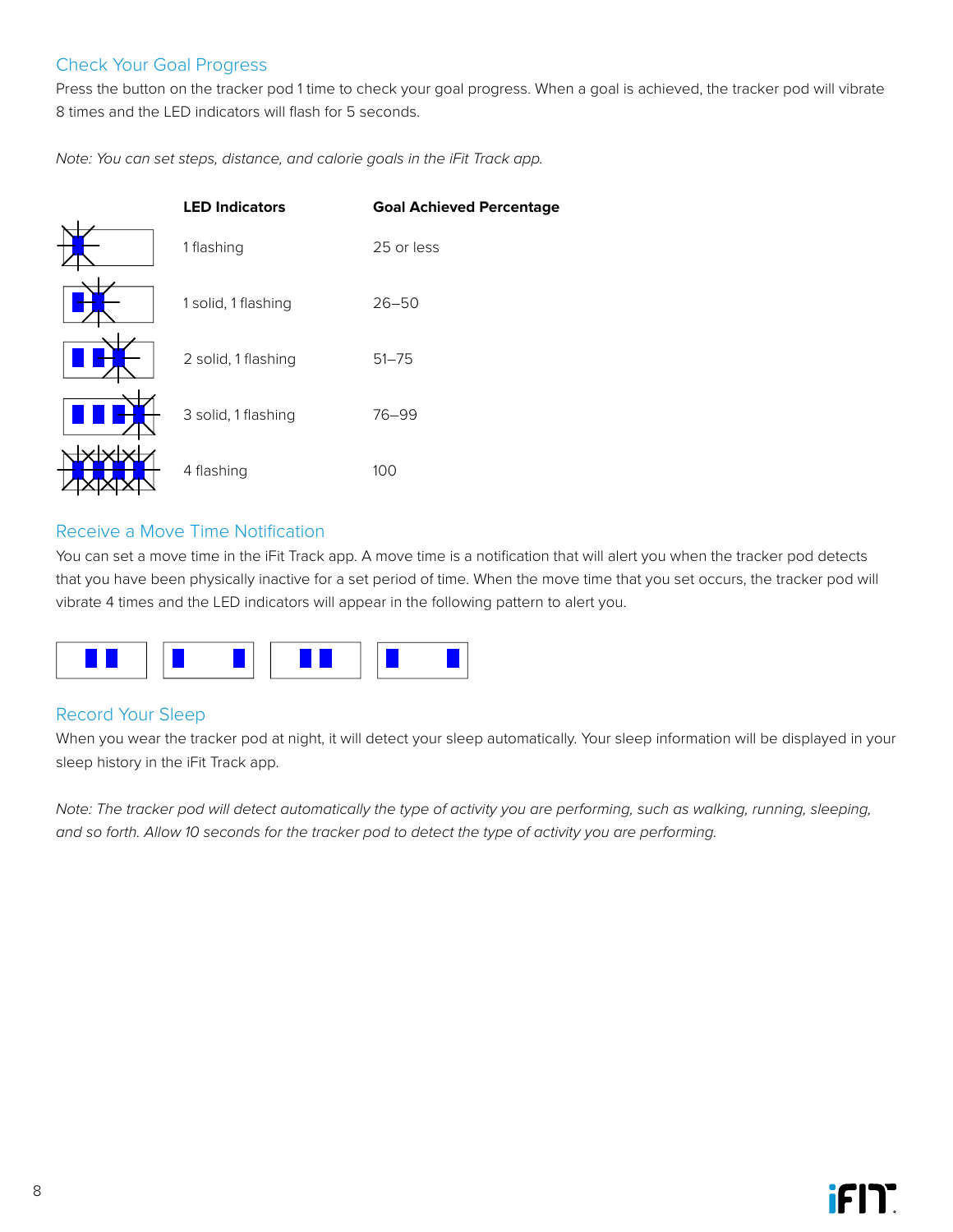# <span id="page-10-0"></span>The Optional Chest Heart Rate Monitor

Whether your goal is to burn fat or to strengthen your cardiovascular system, the key to achieving the best results is to maintain the proper heart rate during your workouts. The optional chest heart rate monitor will enable you to continuously monitor your heart rate while you exercise, helping you to reach your personal fitness goals. **To purchase a BLUETOOTH Smart chest heart rate monitor, please visit www.shop.iFit.com.**



*Note: The tracker pod is compatible with all BLUETOOTH Smart heart rate monitors.*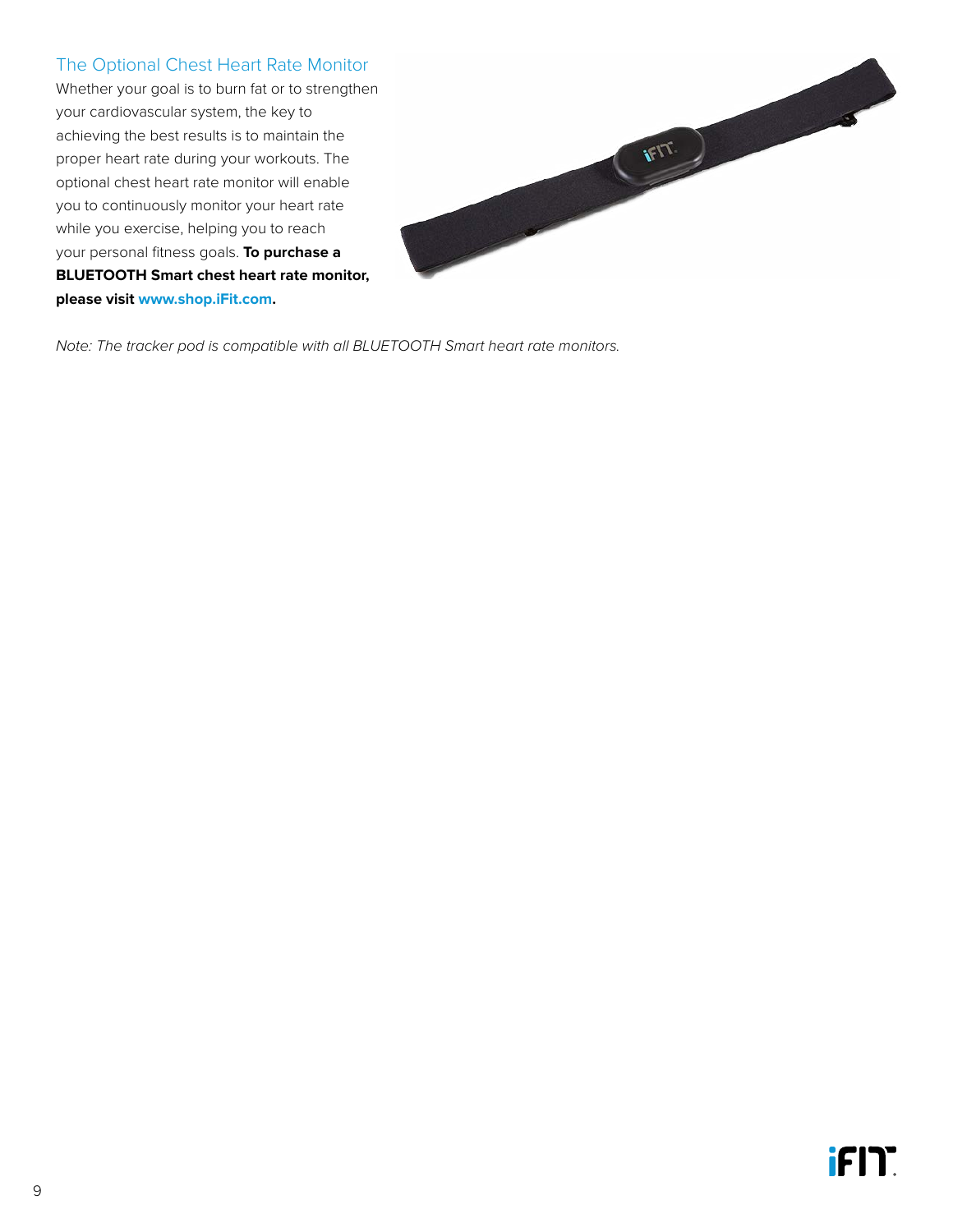# <span id="page-11-0"></span>Compliance Information

### United States Compliance Information

FCC Statement. This device complies with Part 15 of the FCC Rules. Operation is subject to the following two conditions: (1) This device may not cause harmful interference, and (2) this device must accept any interference received, including interference that may cause undesired operation.

#### FCC Warning: Any changes or modifications not expressly approved by the party responsible for compliance could void the user's authority to operate this equipment.

Note: This equipment has been tested and found to comply with the limits for a Class B digital device, pursuant to Part 15 of the FCC Rules. These limits are designed to provide reasonable protection against harmful interference in a residential installation. This equipment generates, uses, and can radiate radio frequency energy and, if not installed and used in accordance with the instructions, may cause harmful interference to radio communications. However, there is no guarantee that interference will not occur in a particular installation. If this equipment does cause harmful interference to radio or television reception, which can be determined by turning the equipment off and on, the user is encouraged to try to correct the interference by one of the following measures:

- Reorient or relocate the receiving antenna.
- Increase the separation between the equipment and the receiver.
- Connect the equipment into an outlet on a circuit different from that to which the receiver is connected.
- Consult the dealer or an experienced radio/TV technician for help.

This device meets the FCC and IC requirements for RF exposure in public or controlled environments.

#### Canada Compliance Information

IC Statement. This device complies with Industry Canada license exempt RSS standard(s). Operation is subject to the following two conditions: (1) This device may not cause harmful interference, and (2) this device must accept any interference received, including interference that may cause undesired operation.

This Class B digital apparatus complies with Canadian ICES-003.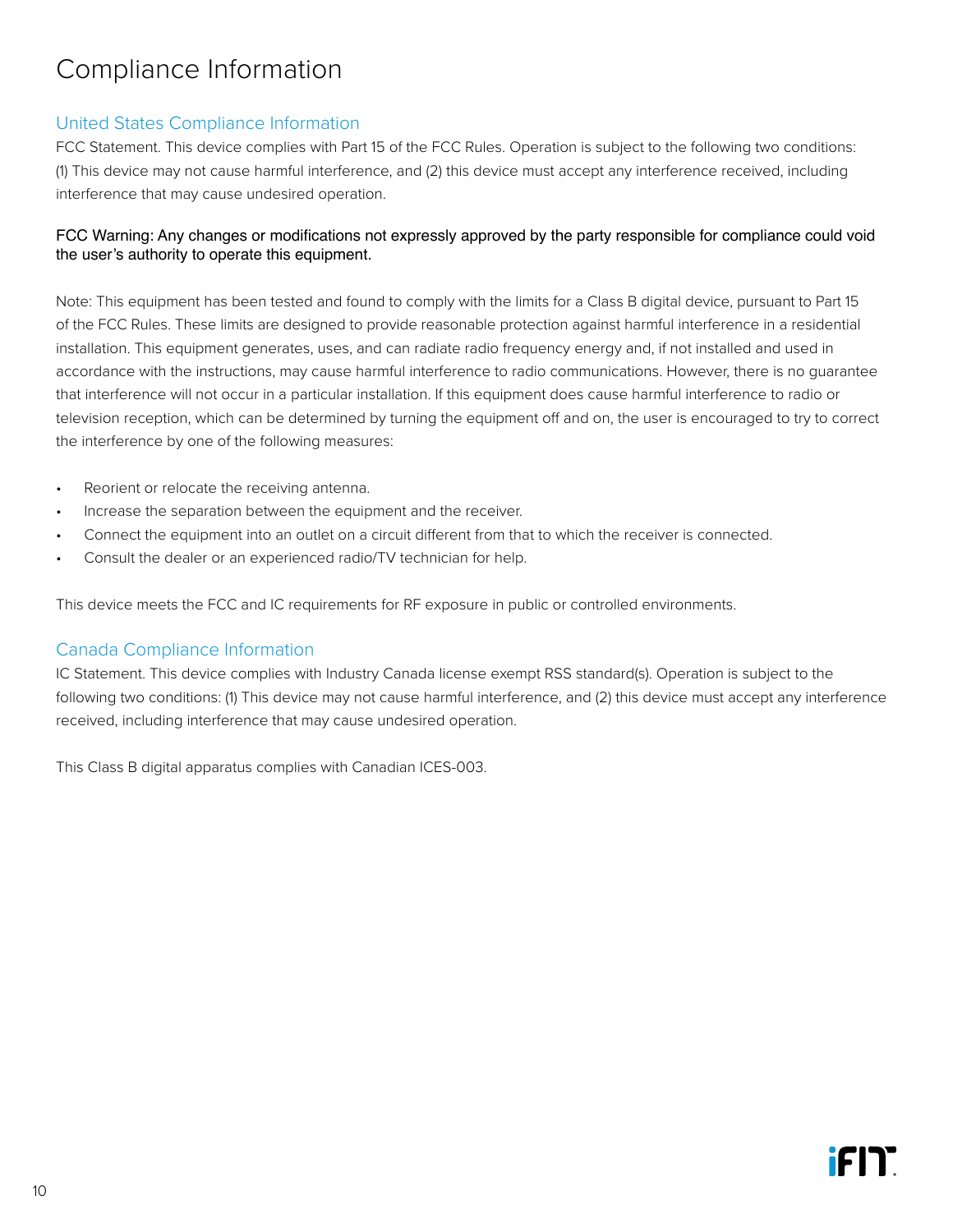# <span id="page-12-0"></span>Recycling Information

#### **This electronic product must not be disposed of in municipal waste. To preserve the environment, this product must be recycled after its useful life as required by law.**

Use recycling facilities that are authorized to collect this type of waste in your area. In doing so, you will help to conserve natural resources and improve standards of environmental protection. For information about safe and correct disposal methods, please contact your local city office or waste disposal office, or the establishment where you purchased this product.

# Battery Information

This electronic product contains a rechargeable battery. A rechargeable battery has a long service life if treated properly. Do not expose the battery to extreme temperatures. For maximum battery capacity, use the battery at room temperature. If the battery is used in low temperatures, the battery capacity will be reduced.